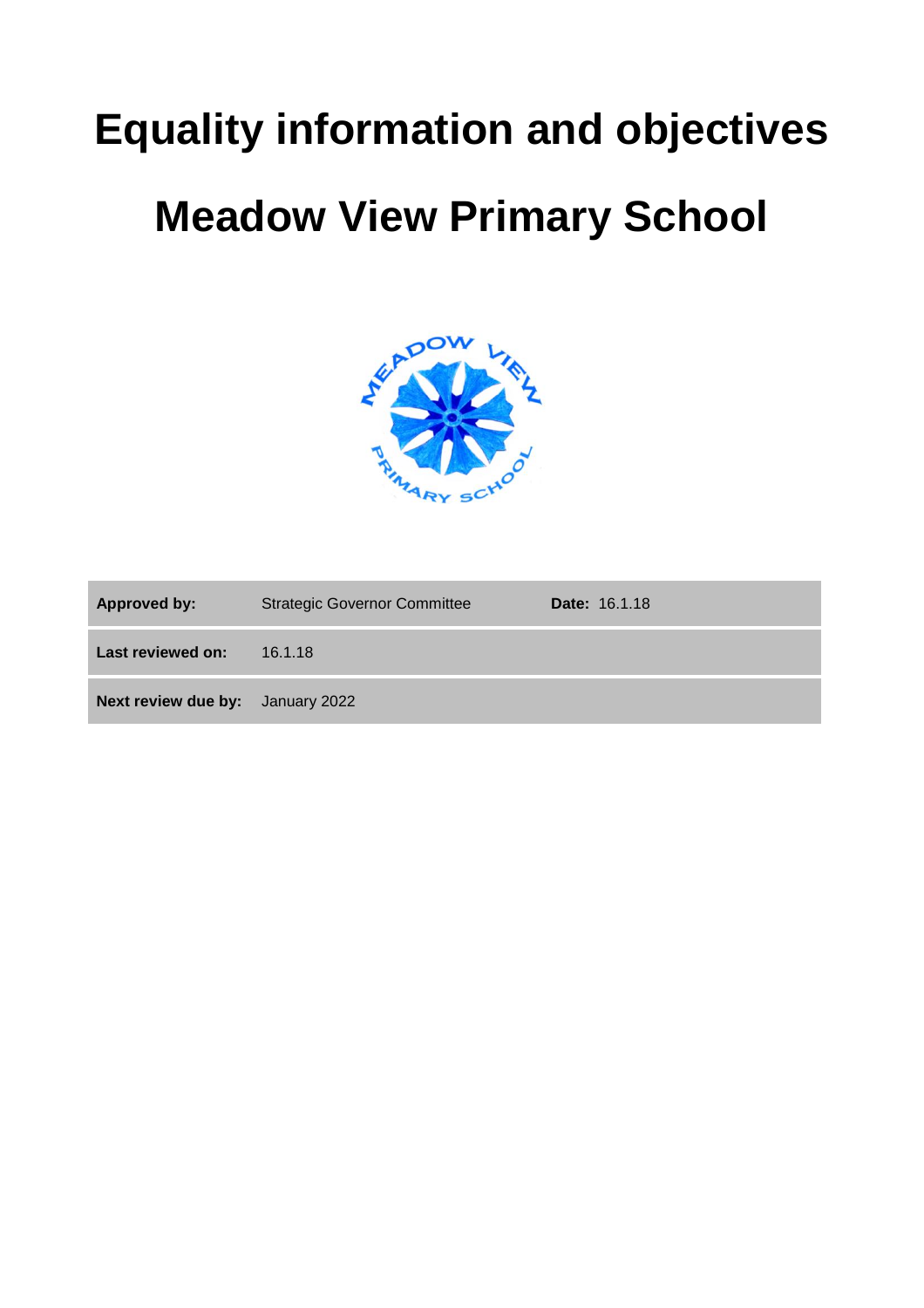## **Contents**

**…………………………………………………………………………………………………………………………….**

#### **1. Aims**

Our school aims to meet its obligations under the public sector equality duty by having due regard to the need to:

- Eliminate discrimination and other conduct that is prohibited by the Equality Act 2010
- Advance equality of opportunity between people who share a protected characteristic and people who do not share it
- Foster good relations across all characteristics between people who share a protected characteristic and people who do not share it

#### **2. Legislation and guidance**

This document meets the requirements under the following legislation:

- [The Equality Act](http://www.legislation.gov.uk/ukpga/2010/15/contents) 2010, which introduced the public sector equality duty and protects people from discrimination
- [The Equality Act 2010 \(Specific Duties\) Regulations 2011,](http://www.legislation.gov.uk/uksi/2011/2260/contents/made) which require schools to publish information to demonstrate how they are complying with the public sector equality duty and to publish equality objectives

This document is also based on Department for Education (DfE) guidance: [The Equality Act 2010 and](https://www.gov.uk/government/uploads/system/uploads/attachment_data/file/315587/Equality_Act_Advice_Final.pdf)  [schools.](https://www.gov.uk/government/uploads/system/uploads/attachment_data/file/315587/Equality_Act_Advice_Final.pdf) 

#### **3. Roles and responsibilities**

The governing board will:

- Ensure that the equality information and objectives as set out in this statement are published and communicated throughout the school, including to staff, pupils and parents, and that they are reviewed and updated at least once every four years
- Delegate responsibility for monitoring the achievement of the objectives on a daily basis to the headteacher

The equality link governor is Denise Everitt. They will:

- Meet with the designated member of staff for equality every term, and other relevant staff members, to discuss any issues and how these are being addressed
- Ensure they're familiar with all relevant legislation and the contents of this document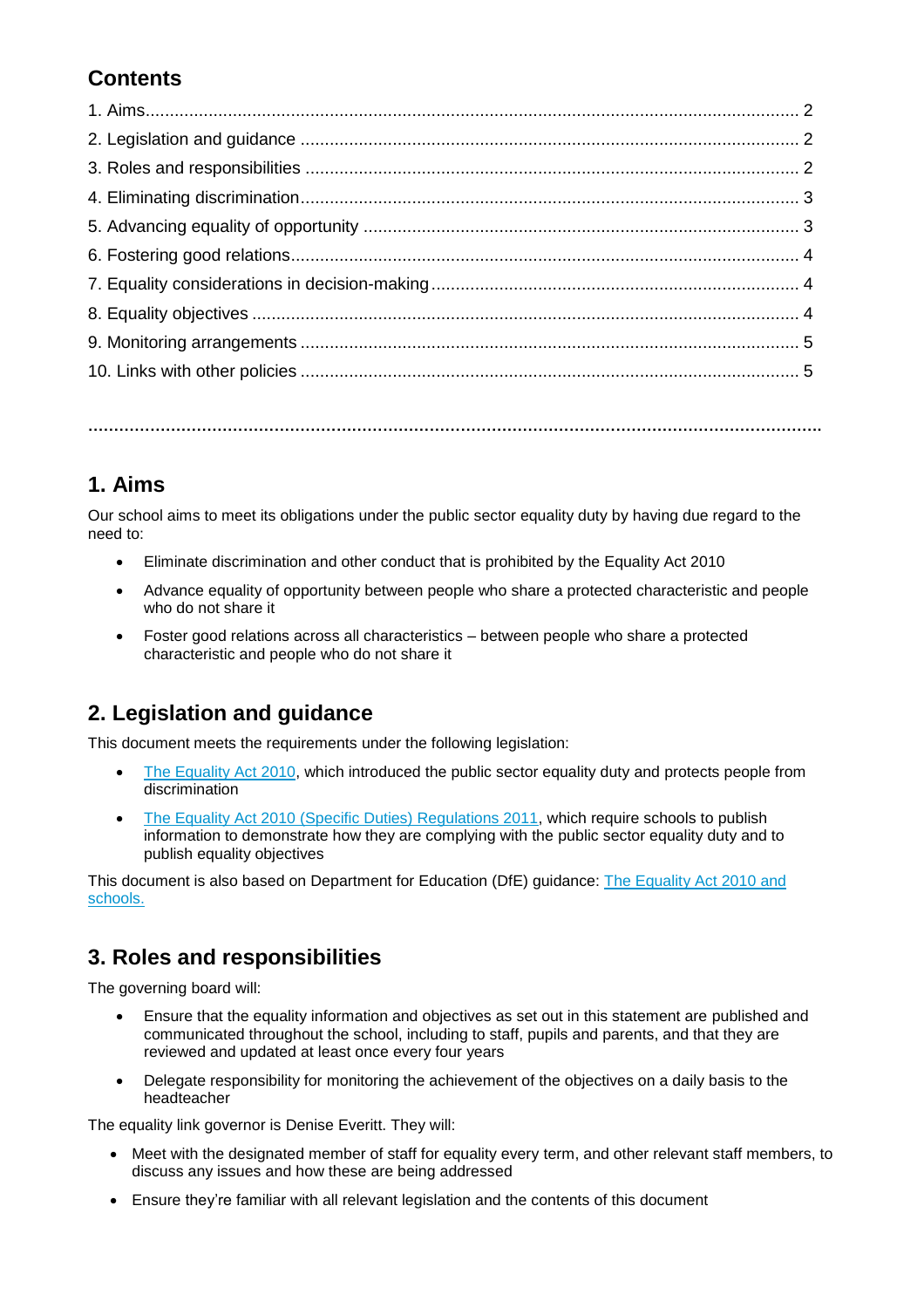- Attend appropriate equality and diversity training
- Report back to the full governing board regarding any issues

The headteacher will:

- Promote knowledge and understanding of the equality objectives amongst staff and pupils
- Monitor success in achieving the objectives and report back to governors

The designated member of staff for equality will:

- Support the headteacher in promoting knowledge and understanding of the equality objectives amongst staff and pupils
- Meet with the equality link governor every term to raise and discuss any issues
- Support the headteacher in identifying any staff training needs, and deliver training as necessary

All school staff are expected to have regard to this document and to work to achieve the objectives as set out in section 8.

#### **4. Eliminating discrimination**

The school is aware of its obligations under the Equality Act 2010 and complies with non-discrimination provisions.

Where relevant, our policies include reference to the importance of avoiding discrimination and other prohibited conduct.

Staff and governors are regularly reminded of their responsibilities under the Equality Act, for example during meetings. Where this has been discussed during a meeting it is recorded in the meeting minutes.

New staff receive training on the Equality Act as part of their induction, and all staff receive refresher training every September.

The school has a designated member of staff for monitoring equality issues, and an equality link governor. They regularly liaise regarding any issues and make senior leaders and governors aware of these as appropriate.

#### **5. Advancing equality of opportunity**

As set out in the DfE guidance on the Equality Act, the school aims to advance equality of opportunity by:

- Removing or minimising disadvantages suffered by people which are connected to a particular characteristic they have (e.g. pupils with disabilities, or gay pupils who are being subjected to homophobic bullying)
- Taking steps to meet the particular needs of people who have a particular characteristic (e.g. enabling Muslim pupils to pray at prescribed times)
- Encouraging people who have a particular characteristic to participate fully in any activities (e.g. encouraging all pupils to be involved in the full range of school societies)

In fulfilling this aspect of the duty, the school will:

- Publish attainment data each academic year showing how pupils with different characteristics are performing
- Analyse the above data to determine strengths and areas for improvement, implement actions in response and publish this information
- Make evidence available identifying improvements for specific groups (e.g. declines in incidents of homophobic or transphobic bullying)
- Publish further data about any issues associated with particular protected characteristics, identifying any issues which could affect our own pupils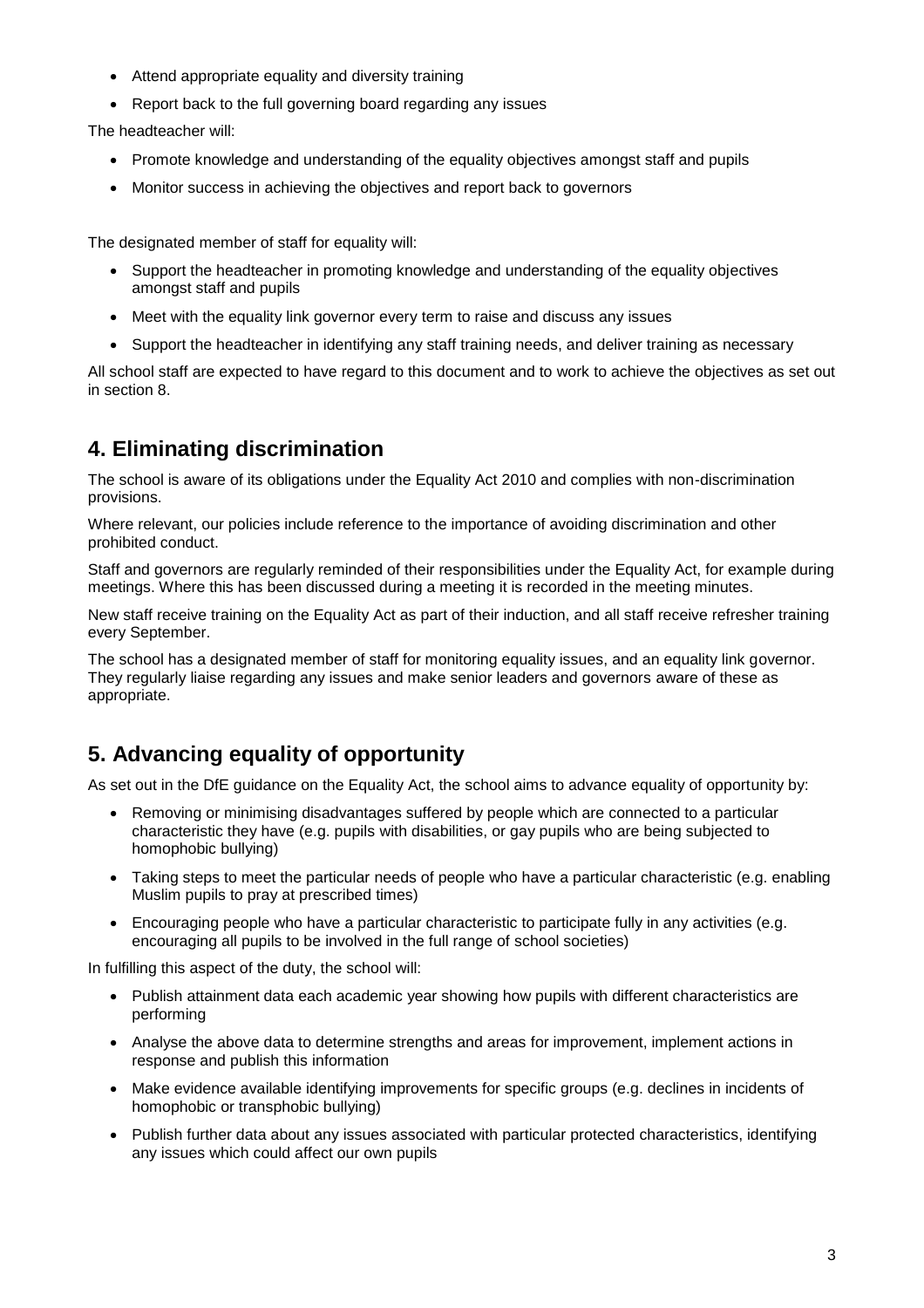### **6. Fostering good relations**

The school aims to foster good relations between those who share a protected characteristic and those who do not share it by:

- Promoting tolerance, friendship and understanding of a range of religions and cultures through different aspects of our curriculum. This includes teaching in RE, citizenship and personal, social, health and economic (PSHE) education, but also activities in other curriculum areas. For example, as part of teaching and learning in English/reading, pupils will be introduced to literature from a range of cultures
- Holding assemblies dealing with relevant issues. Pupils will be encouraged to take a lead in such assemblies and we will also invite external speakers to contribute
- Working with our local community. This includes inviting leaders of local faith groups to speak at assemblies, and organising school trips and activities based around the local community
- Encouraging and implementing initiatives to deal with tensions between different groups of pupils within the school. For example, our school council has representatives from different year groups and is formed of pupils from a range of backgrounds. All pupils are encouraged to participate in the school's activities, such as sports clubs. We also work with parents to promote knowledge and understanding of different cultures
- We have developed links with people and groups who have specialist knowledge about particular characteristics, which helps inform and develop our approach

#### **7. Equality considerations in decision-making**

The school ensures it has due regard to equality considerations whenever significant decisions are made.

The school always considers the impact of significant decisions on particular groups. For example, when a school trip or activity is being planned, the school considers whether the trip:

- Cuts across any religious holidays
- Is accessible to pupils with disabilities
- Has equivalent facilities for boys and girls

The school actively considers our equality duties and asks ourselves relevant questions. This is recorded at the same time as the risk assessment when planning school trips and activities. The record is completed by the member of staff organising the activity and is stored electronically with the completed risk assessment.

#### **8. Equality objectives**

*Objective 1: Ensure that as a school we make/provide reasonable adjustments for all staff with disabilities, and for those returning from periods of long term illness, to meet their needs better and ensure that any disadvantages they experience are addressed.*

Why we have chosen this objective: To ensure that we are being inclusive of disabilities and illnesses

To achieve this objective we plan to: work closely with staff, HR and member of SLT to ensure needs of staff are met.

Progress we are making towards this objective:

*Objective 2: Train all members of staff and governors involved in recruitment and selection on equal opportunities and non-discrimination by the beginning of the next academic year. Training evaluation data will show that 100% of those attending have a good understanding of the legal requirements.*

Why we have chosen this objective: To ensure that all staff who are involved in recruitments have a strong understanding of equality.

To achieve this objective we plan to: provide training for all staff who are involved in recruitment.

Progress we are making towards this objective: